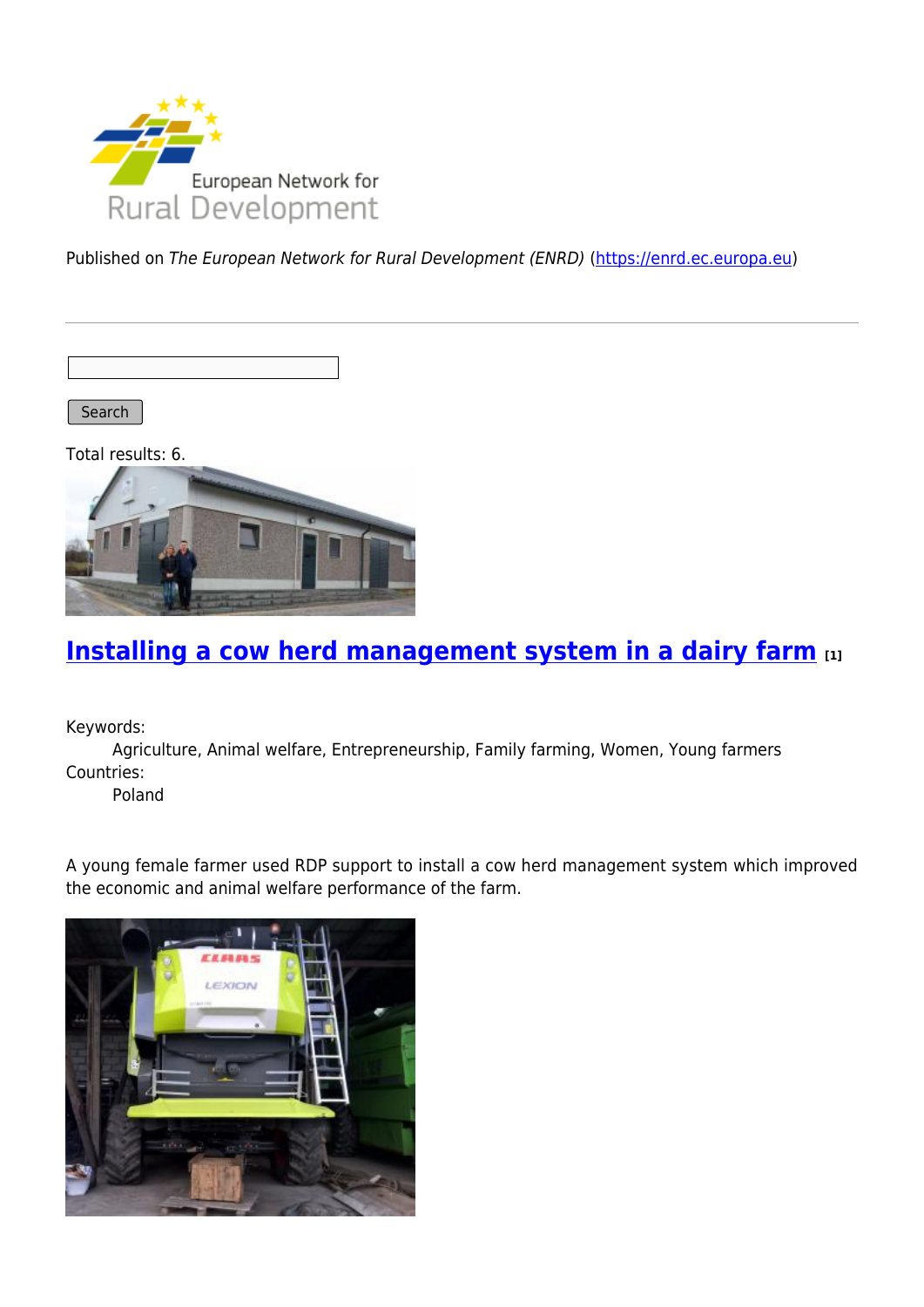## **[Acquiring a combine harvester and a nitrogen testing](https://enrd.ec.europa.eu/projects-practice/acquiring-combine-harvester-and-nitrogen-testing-equipment_en) [equipment](https://enrd.ec.europa.eu/projects-practice/acquiring-combine-harvester-and-nitrogen-testing-equipment_en) [2]**

Keywords:

Agriculture, Competitiveness, Diversification, Rural business, Soil management Countries:

Poland

A company offering agricultural services to farmers used RDP support to acquire a new combine harvester and a nitrogen testing equipment which regulates the amount of fertiliser applied across the entire crop.



# **[Upgrading a sheep farm and opening of Farm Shop by a](https://enrd.ec.europa.eu/projects-practice/upgrading-sheep-farm-and-opening-farm-shop-maltese-young-farmer_en) [Maltese young farmer](https://enrd.ec.europa.eu/projects-practice/upgrading-sheep-farm-and-opening-farm-shop-maltese-young-farmer_en) [3]**

Keywords:

Agriculture, Animal husbandry, Competitiveness, Direct marketing, Diversification, Entrepreneurship, Family farming, Farm restructuring/modernisation, Product quality, Young farmers

Countries:

Malta

A Maltese young farmer took over his father's sheep farm in order to preserve local traditions, whilst incorporating new and innovative ideas in the production and marketing process.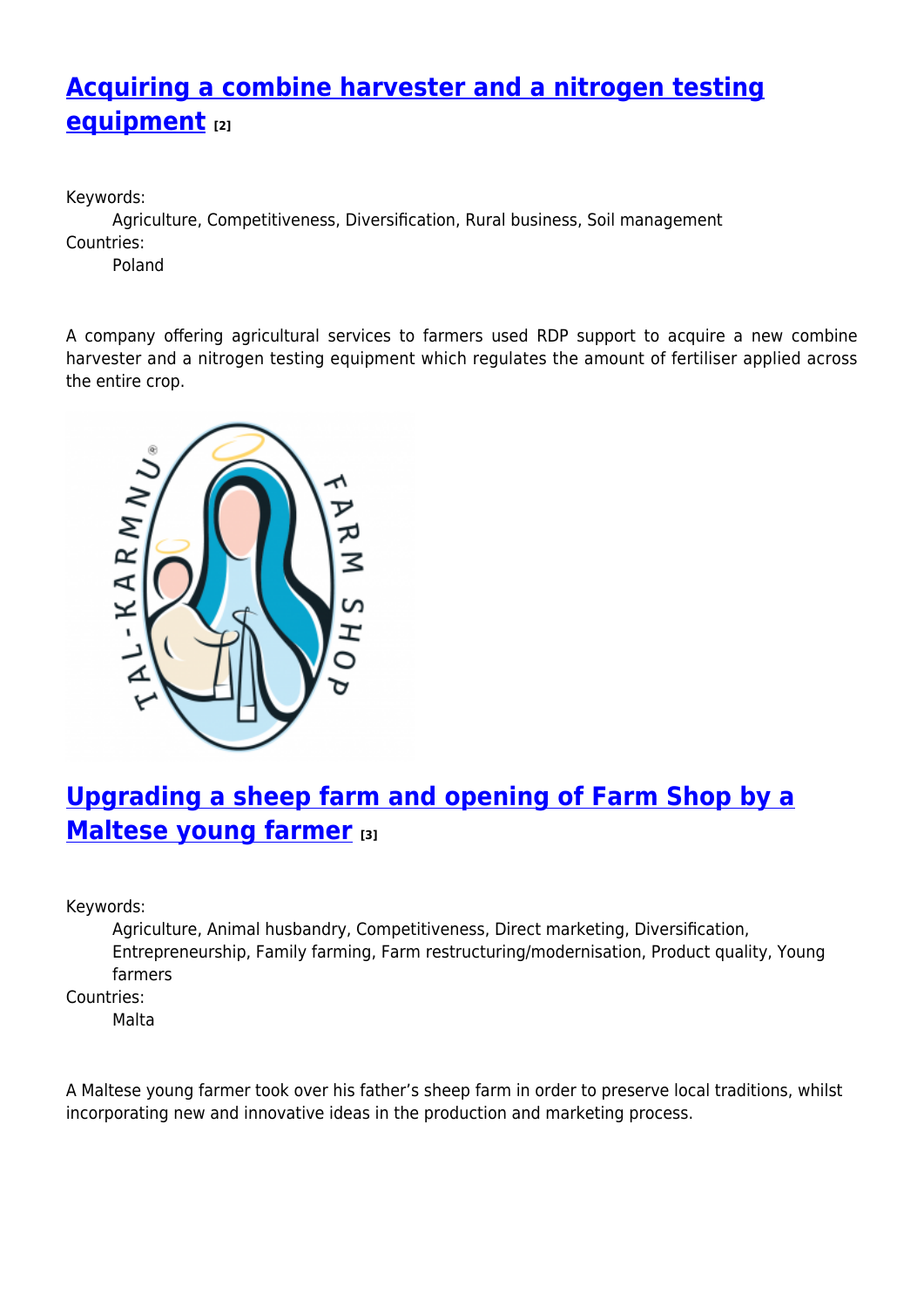

## **[Henryk Sondej farm – increasing the efficiency of an](https://enrd.ec.europa.eu/projects-practice/henryk-sondej-farm-increasing-efficiency-agricultural-business_en) [agricultural business](https://enrd.ec.europa.eu/projects-practice/henryk-sondej-farm-increasing-efficiency-agricultural-business_en) [4]**

Keywords:

Competitiveness, Energy efficiency, Entrepreneurship, Farm restructuring/modernisation, Renewable energy, Rural SMEs

Countries:

Poland

An agricultural business used RDP support to improve its capacity to process and store its produce, while producing renewable energy from the sun.



### **[Using the technical assistance measure to organise a study](https://enrd.ec.europa.eu/projects-practice/using-technical-assistance-measure-organise-study-tour-organic-farming_en) [tour on organic farming](https://enrd.ec.europa.eu/projects-practice/using-technical-assistance-measure-organise-study-tour-organic-farming_en) [5]**

Keywords:

Education & lifelong learning, Organic farming, Vocational training & skills acquisition, Young farmers

Countries:

Poland